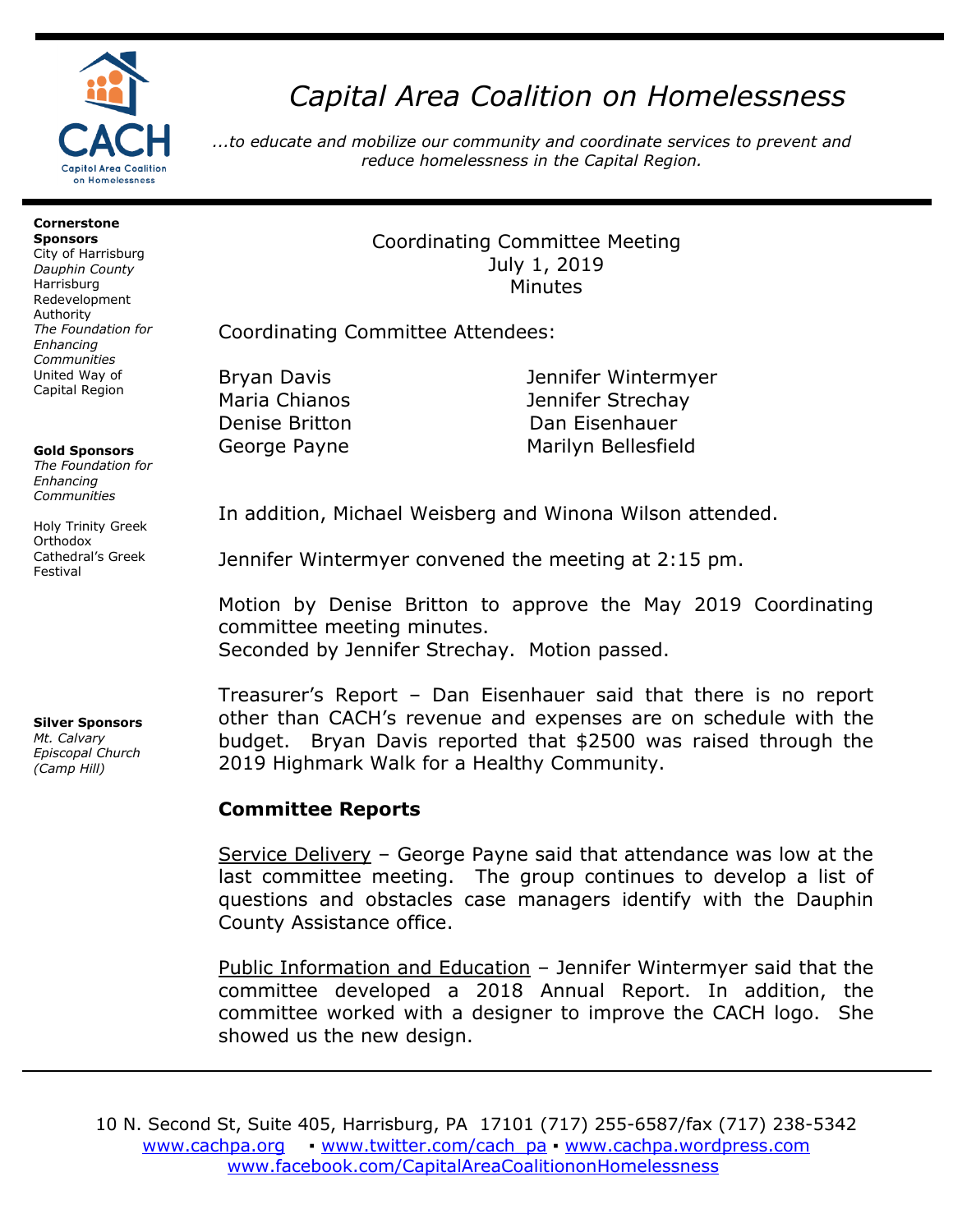Motion by Jennifer Strechay to accept the use of the new CACH logo. Seconded by Marilyn Bellesfield. Motion passed.

Motion by Bryan Davis to accept the 2018 Annual Report. Seconded by Jennifer Strechay. Motion passed.

Housing – Mike Weisberg reported that the two people were housed through the new 811 housing. Fifteen additional applicants were reviewed. He discussed other housing developments opening up in Dauphin County. They include Cherry Orchards in Susquehanna Township, housing for elderly people. We discussed the status of Paxton Place at Paxton Ministries. Paxton Place will have 37 units for people 62 and older who meet the income requirements. (Information received after meeting: It will be opening in the fall. Monarch Management is doing the admissions and property management and reachable at 570-743-6700. Interested people can go to the website [www.monarchmanage.com/paxton-place](http://www.monarchmanage.com/paxton-place) for an application and to see the apartment unit floor plans.)

Community Conversations – Denise Britton distributed the attached committee report. She reported that the committee continues to update its Summer Youth Learning series and plan the October 2019 Faith Summit

**HRA/CACH Services Agreement -** Bryan Davis reported the HRA attorney's review is delayed because of other projects.

**Planning and Resource Development** – Jennifer Wintermyer informed us about a funding opportunity available through TFEC titled "Up Stream." Individual agencies may submit a request for \$10,000. If interested, Jennifer Strechay offered assistance to CACH for streamlining the Coordinated Assessment. She told us that applications are due August  $1<sup>st</sup>$  and encouraged us to think about second steps for subsequent year funding.

Motion by Bryan Davis to approve the submission of a proposal to The Foundation for Enhancing Communities for capacity building of the data system for the Coordinated Assessment.

Seconded by Maria Chianos. Officers were authorized to sign upon approval of this motion. Motion passed with Jennifer Strechay abstaining.

**Homeless Management Information System (HMIS)** – Deb Ritchey discussed the submitted reports to HUD called: Longitudinal Systems Analysis (LSA) and the Systems Performance Measures. CACH must improve its data quality to improve the reporting and strengthen the Continuum of Care application. Deb reported about the upcoming data quality trainings.

**New Business** – The Harrisburg Housing Authority will open its waiting list for Section 8 housing for two days late this month.

10 N. Second St, Suite 405, Harrisburg, PA 17101 (717) 255-6587/fax (717) 238-5342 [www.cachpa.org](http://www.cachpa.org/) • [www.twitter.com/cach\\_pa](http://www.twitter.com/cach_pa) • [www.cachpa.wordpress.com](http://www.cachpa.wordpress.com/) [www.facebook.com/CapitalAreaCoalitiononHomelessness](http://www.facebook.com/CapitalAreaCoalitiononHomelessness)